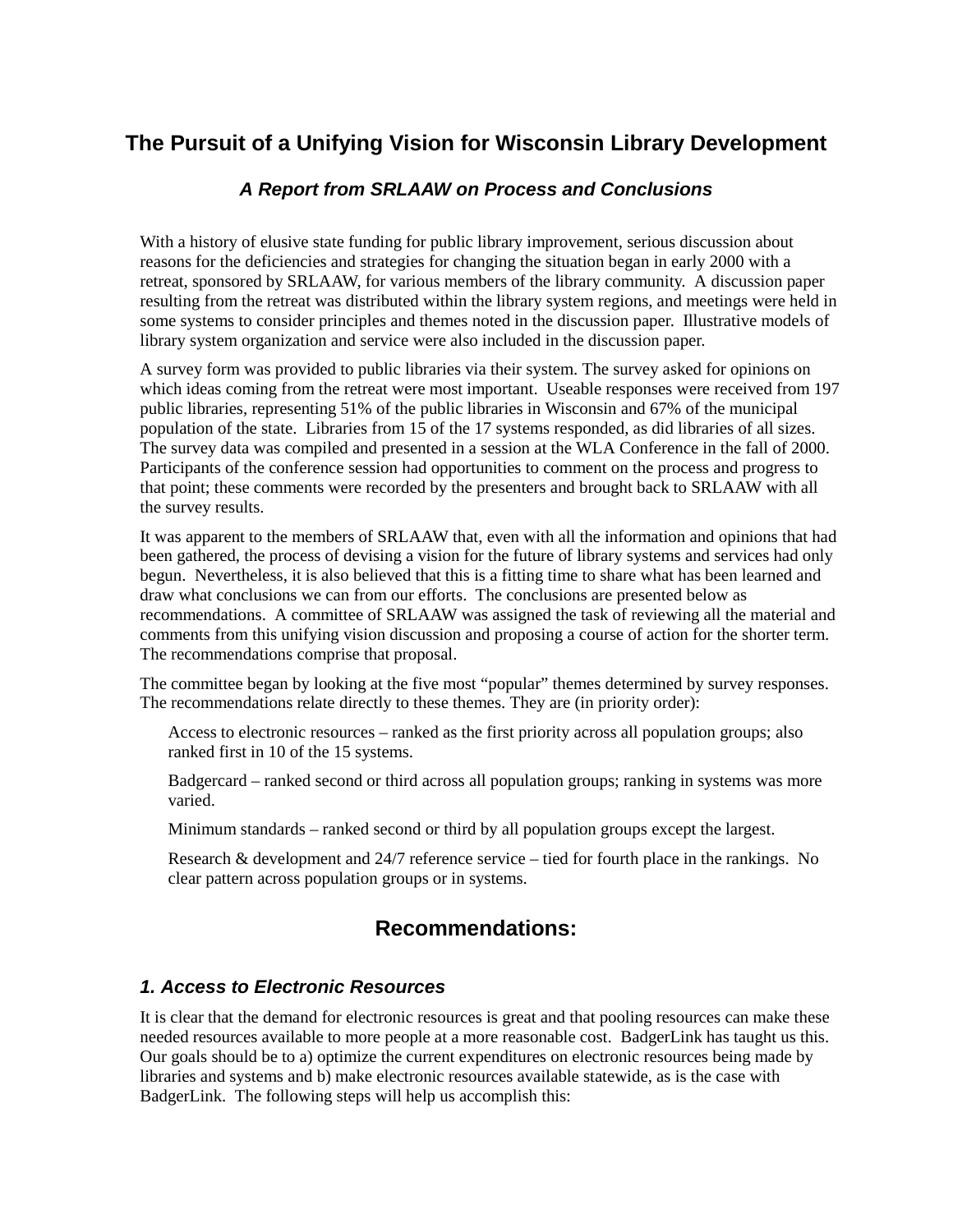Step 1: Analyze how much money is being spent by public libraries and systems on specific resources. (This could also be done for schools and academic libraries, if there is an organization to undertake the task.)

Step 2: Determine unmet needs, i.e., what products libraries want but can't afford or can't justify given the predicted amount of use.

Step 3: Contact vendors about statewide and regional licensing.

(Use WPLC model for getting quotes.)

Step 4: Determine the optimal "cooperative configuration" in regards to both funding for and licensing of the resources.

We recommend that the public library systems compile this information and that a committee be formed to analyze the data and contact the vendors. DLTCL would be invited to participate in this process. We also recommend that funds for enhanced electronic resources be taken from system aids, prior to distribution of the funds to systems, to assure statewide access. Improved system funding would be needed to make this practical.

### *2. Badgercard*

The crossover borrowing problem may be minimized by shared systems once loans are netted out for both walk-in and interlibrary reserves placed through the shared technology. It can be argued that, with only a few exceptions, we currently have a statewide access program, though cobbled together it may seem. It is volatile and library customers often get caught in skirmishes, but it works in the vast majority of libraries in the state. Finally it seems that Badgercard, a mechanism to provide compensation to individual libraries for nonresident use that is not already provided in the law, cannot occur without new funding.

We recommend that when systems get full  $(13%)$  state aids, that a new system mandate be created to require statewide open access, i.e., public libraries in each system have to agree to allow borrowing from any resident of the state. We also recommend that *Wisconsin Statute 43.12* be revised to specify that counties shall pay at least 70% of the cost of service provided by libraries in any county to their residents who do not pay a municipal library tax.

### *3. Minimum Standards*

We recommend a statutory change to revise system membership requirements to mandate that libraries meet certain minimum standards, that the standards be developed by 2002, and that libraries be given three years to meet them. This effort would need to be done cooperatively with WLA, DLTCL, SRLAAW, and the library community generally.

### *4. Research & Development*

We recommend that systems collaborate with each other and with other institutions, using existing state aid funds and grant monies, to implement some  $R \& D$  projects that can benefit all Wisconsin's libraries.